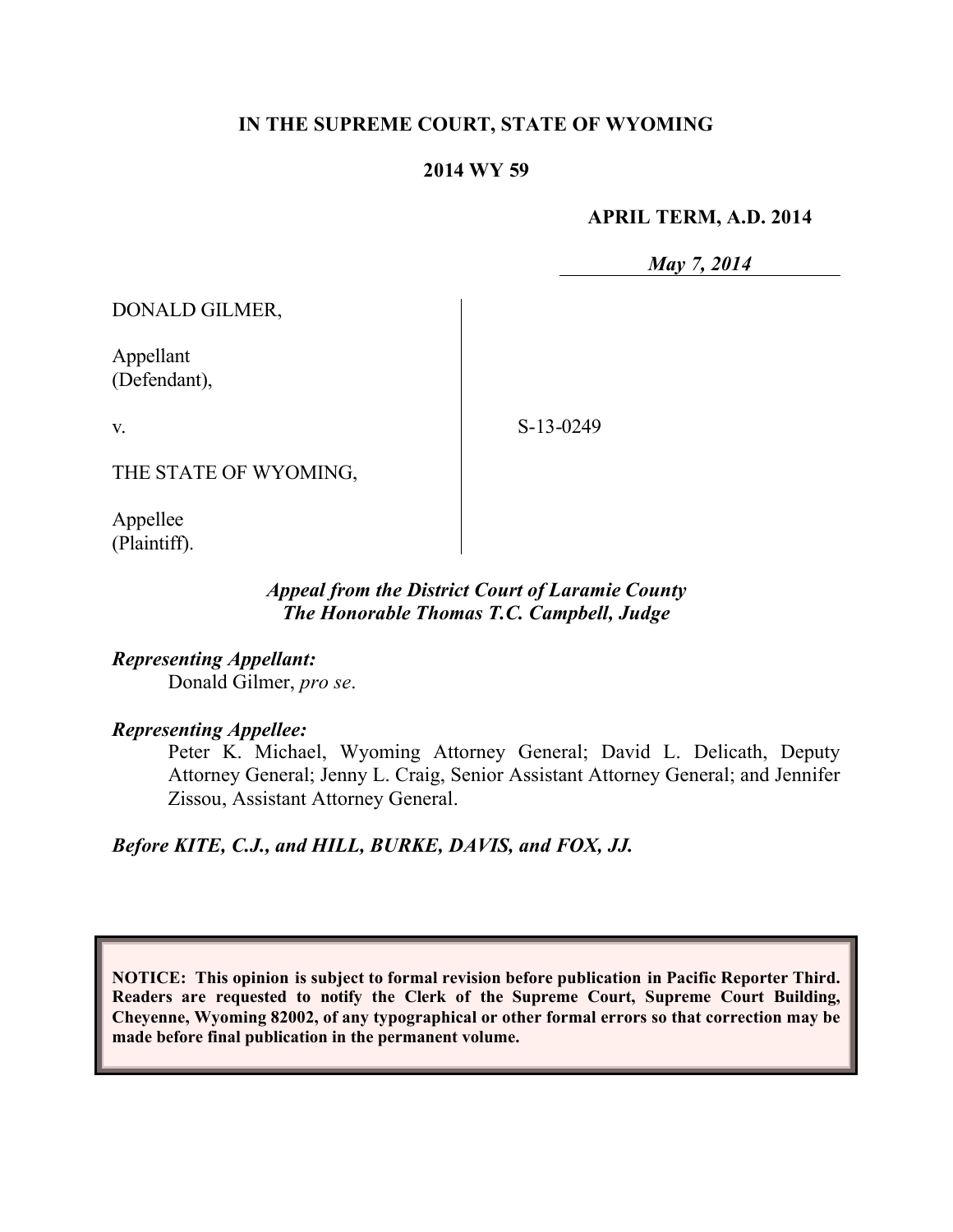**HILL,** Justice.

[¶1] Donald Gilmer filed a motion to reduce his sentence based on his good behavior while incarcerated. The district court denied the motion, and Gilmer appeals. We find no abuse of discretion in the court's denial of Gilmer's motion, and we affirm.

## **ISSUE**

[¶2] Gilmer filed his appeal *pro se*, and in his statement of the issue he contends that the district court's decision to deny the motion to reduce his sentence was wrong and unjust. The State frames the issue on appeal as follows:

> Gilmer pled guilty to strangulation of a household member and domestic battery. After imposition of his sentence, he filed a motion for sentence reduction due to his good behavior while incarcerated. Did the district court abuse its discretion when it denied this motion?

# **FACTS**

[¶3] On March 30, 2012, Gilmer entered a plea agreement by which he agreed to plead guilty to charges of strangulation of a household member, domestic battery, and reckless endangerment, which charges stemmed from an altercation with his wife and her threeyear old son. Pursuant to the plea agreement, Gilmer was to receive a sentence of three to five years on the strangulation charge, suspended in favor of five years of supervised probation, a sentence of time served on the battery charge, and a dismissal of the reckless endangerment charge at sentencing. Gilmer was released on bond, pending entry of the judgment and sentence.

[¶4] On August 15, 2012, the State filed a petition to revoke Gilmer's bond on the ground that he had contact with the victim in violation of the terms of his bond. The State and Gilmer thereafter agreed to modify the terms of the plea agreement to recommend a sentence of three to five years on the strangulation charge to be served concurrent with a one year sentence on the domestic battery charge. The district court entered a sentence to that effect on September 5, 2012.

[¶5] On July 18, 2013, Gilmer filed a *pro se* motion to reduce his sentence pursuant to Rule 35(b) of the Wyoming Rules of Criminal Procedure. Gilmer cited his good behavior during incarceration and asked that the court move him to a community corrections program or an intensive supervision program. On August 8, 2013, the court entered an order denying Gilmer's motion. Gilmer timely filed a notice of appeal.

# **STANDARD OF REVIEW**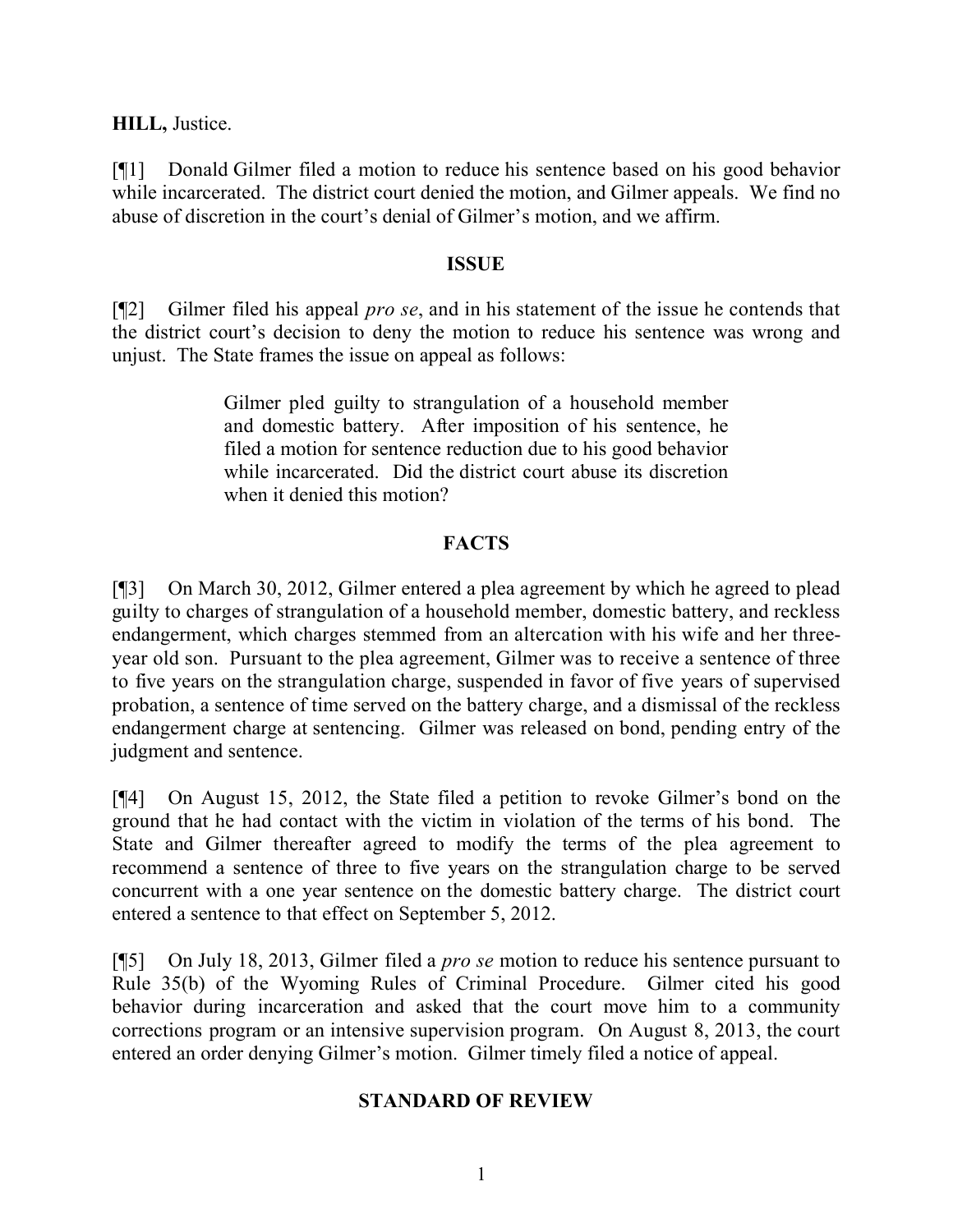## [¶6] We review a district court's decision on a sentence reduction motion as follows:

Trial courts enjoy broad discretion to decide whether to reduce a criminal defendant's sentence, and we will not disturb those decisions absent a clear abuse of discretion. *Bonney v. State*, 2011 WY 51, ¶ 8, 248 P.3d 637, 640 (Wyo.2011). We therefore defer to the district court unless we conclude that there could have been no rational basis for its ruling. *Boucher v. State*, 2012 WY 145, ¶ 6, 288 P.3d 427, 429 (Wyo.2012).

*Conkle v. State*, 2013 WY 1, ¶ 11, 291 P.3d 313, 315 (Wyo. 2013).

### **DISCUSSION**

[¶7] Rule 35 of the Wyoming Rules of Criminal Procedure provides a defendant the opportunity to request a sentence reduction within one year of the imposition of a sentence. W.R.Cr.P. 35(b). The purpose of the rule "is to give a convicted defendant a second round before the sentencing judge (a second bite at the apple as it were) and to give the judge the opportunity to reconsider the original sentence in light of any further information about the defendant." *Boucher v. State*, 2012 WY 145, ¶ 10, 288 P.3d 427, 430 (Wyo. 2012) (quoting *Patrick v. State*, 2005 WY 32, ¶ 9, 108 P.3d 838, 841 (Wyo. 2005)).

[¶8] Gilmer contends that his good behavior while incarcerated as well as his completion of prison programs established good cause for a sentence reduction and that under such circumstances it was incumbent on the district court to show good cause for denying the motion. This argument runs afoul of this Court's approach to reviewing decisions on sentence reduction motions based on a defendant's behavior while incarcerated. This Court consistently has declined to substitute its judgment for that of the sentencing court.

> We have long held the view that it would be unwise to usurp what is properly a function of the district courts by finding an abuse of discretion in denying a sentence reduction motion simply because it was supported by evidence of a defendant's commendable conduct while incarcerated. *Carrillo v. State*, 895 P.2d 463, 464 (Wyo. 1995) (per curiam); *Montez v. State*, 592 P.2d 1153, 1154 (Wyo. 1979) (per curiam); see also *Boucher*, ¶ 11, 288 P.3d at 430.